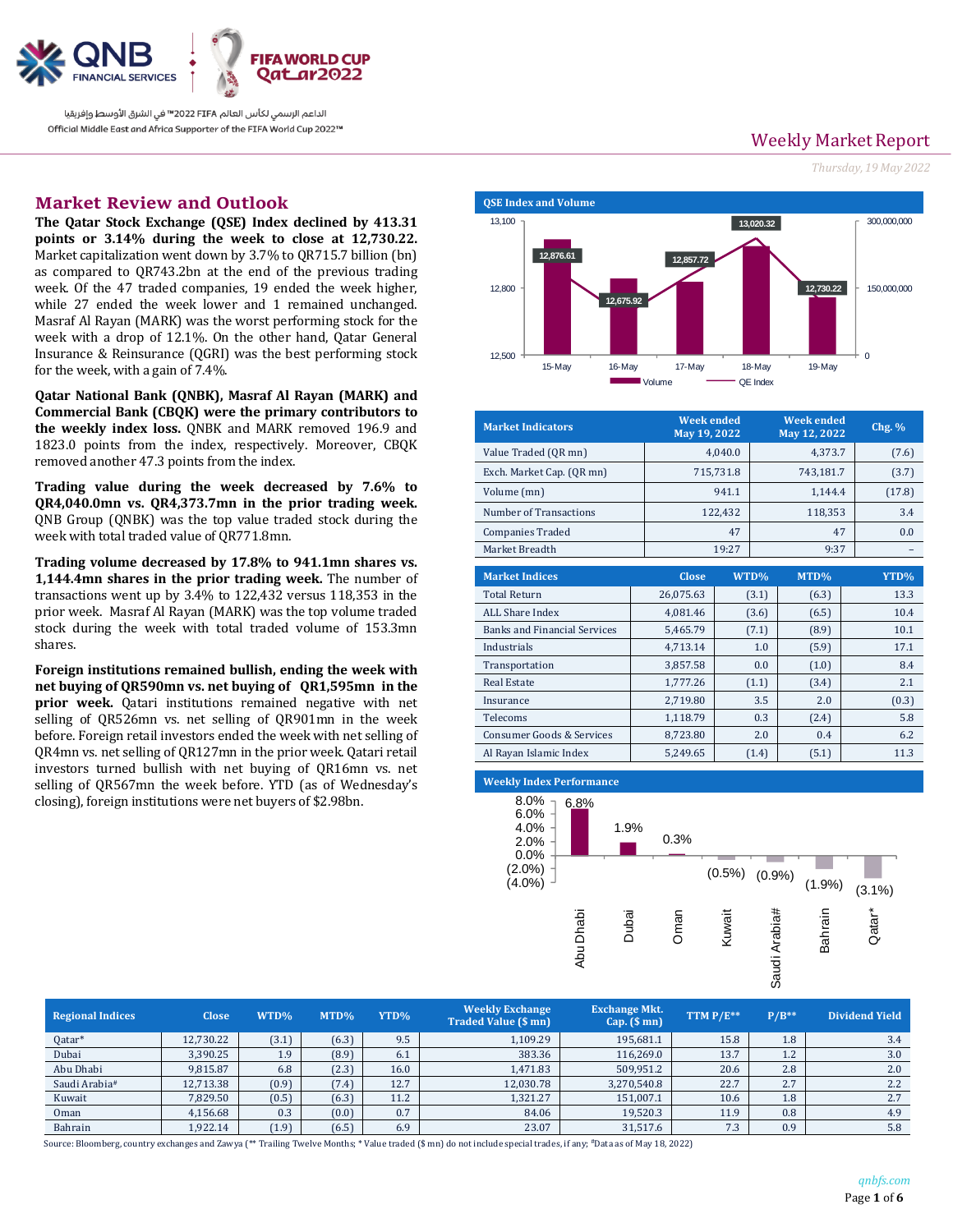### **Economic, Market & Company News**

- **Cabinet approves draft resolution making health insurance mandatory for expat employees – Positive read through for insurance companies & healthcare service providers** – The Prime Minister and Minister of Interior His Excellency Sheikh Khalid bin Khalifa bin Abdulaziz Al Thani chaired the regular meeting held by the Cabinet at its headquarters in the Amiri Diwan. In the meeting, the Council of Ministers approved a draft resolution regarding regulating health care services within Qatar. Qatar's Government Communications Office (GCO) published the details of the draft resolution on Twitter. **As per the draft resolution**: 1) Citizens will receive free-of-charge healthcare services at government health facilities. 2) Health insurance shall be mandatory to ensure the provision of basic healthcare services to expats and visitors. 3) The compulsory health insurance system includes: Non-Qatari workers in the public and private sectors, including manual workers, craftsmen, domestic workers and visitors. 4) Basic healthcare services include preventive, curative and rehabilitative services, in addition to other services set forth in the Executive Regulations. 5) Employers and recruiters shall pay the premium to cover the basic services of their employees or recruits. (In addition to basic services, employers and recruiters may also request additional services subject to additional costs.) 6) Insurance companies must provide employers (or recruiters) with health insurance cards or an equivalent, in addition to offering treatment networks (hospitals and clinics) tailored to them. 7) Basic healthcare services for visitors include emergency and accident treatment services, as indicated in the Regulations. 8) To have former employees removed from the insurance policy, employers and recruiters must follow the procedures in place to notify the insurance company upon the termination of said employment or recruitment contract for any reason. If an employee or recruit fails to transfer his or her sponsorship under a new employer upon the termination of his or her contract, the insurance coverage may be extended until either the policy or the legally permitted period of residence expires, whichever comes first. **Employer and Recruiter Obligations**: 1) The obligation of both the employer and the recruiter towards their employees and recruits begins from the date of their entry into the country or from the date of a worker's sponsorship transfer under a new employer or recruiter. 2) Contracting with one of the registered insurance companies to cover all employees and recruits and annually renewing the contract within the prescribed deadlines. 3) Providing the contracted insurance company with all the data necessary to register all beneficiaries. 4) Providing healthcare services to all workers and recruits during the period prior to granting or transferring residence. In October 2021, HH the Amir of Qatar, Sheikh Tamim bin Hamad Al Thani issued Law no. 22 of 2021 on regulating health care services within the country and this law was published in the official gazette in November 2021. **We expect the phased implementation of this law to act as a positive catalyst for the insurance companies and the healthcare services providers in Qatar.** (Peninsula Qatar, QNB FS Research)
- **HH the Amir of Qatar announces €4.72bn investment into Spain** On the evening of Tuesday, May, 17, HH the Amir of Qatar, Sheikh Tamim bin Hamad Al Thani, reaffirmed his country's confidence "in the solidity of the Spanish economy" and announced that Qatari investments in Spain will increase by €4.72bn. HH the Amir of Qatar made this announcement during the gala dinner hosted by HM King Felipe VI at the Royal Palace, at the end of the first day of his visit to Spain. Previously, his host had thanked him for the Gulf emirate's confidence in the Spanish economy and its "determined will continue to be one of the first [foreign] investors in Spain", as reported by ElPais. (Bloomberg)
- **Inflation in Qatar increases 4.66% in April –** Qatar's Consumer Price Index (CPI) witnessed a marginal increase of 0.29% in April compared to the previous month (March 2022), reaching 101.77 points. When compared on annual basis, the consumer prices in Qatar (as per the general CPI index) in April have also increased by 4.66% compared to the CPI of the same month in 2021, data released by the Planning and Statistics Authority (PSA) show. A month-onmonth analysis of the CPI for April 2022 compared with the CPI of March 2022, showed that there were five main groups, where respective indices in this month have increased, namely: "Miscellaneous Goods and Services" by 1.66%, "Restaurants and Hotels" by 1.57%, "Clothing and Footwear" by 1.28%, "Furniture and Household Equipment" by 1.21%, and "Housing, Water, Electricity and other Fuel" by 0.94%. A decrease has been recorded in "Communication" by 1.04%, "Food and Beverages" by 0.83%, "Transport" by 0.45%, "Recreation and Culture" by 0.19%, and "Health" by 0.05%. "Tobacco" and "Education" had remained flat at last month's price level. A comparison of the CPI for April 2022 with the CPI of April 2021 showed an increase has been recorded in the general index (CPI) by 4.66%. (Peninsula Qatar)
- **Qatar General Insurance & Reinsurance Co. amends the date of the Second General Assembly Meeting for the year 2021** – Pursuant to Qatar General Insurance & Reinsurance Company disclosure on 15 May 2022 regarding the

postponement of its Ordinary General Assembly Meeting for the year 2021, Qatar General Insurance & Reinsurance Company announced the amendment of the date of second General Assembly Meeting for the year 2021 to be held on Monday, 23 May 2022 virtually (through "Zoom" application) at 6:30 PM. Registration to the Second General Assembly meeting for year 2021 in person (either self or by proxy) at Company's headquarter in area 4, Musheirib, Street 880, Building No. 23, starting from 05:00 PM till 06:00 PM. (QSE)

- **Al Meera Consumer Goods Company postpones its EGM to May 22 due to lack of quorum** - Al Meera Consumer Goods Company announced that due to non-legal quorum for the EGM on 17/05/2022, it has been decided to postpone the meeting to 22/05/2022& 04:30 PM& Online "Thru Zoom". (QSE)
- **Barwa Real Estate announces signing a lease contract for "Barahat Al Janoub" Project with the Supreme Committee for Delivery & Legacy** - Barwa Real Estate Group announced that its subsidiary Barahat Al Janoub Real Estate Company signed a lease contract with the Supreme Committee for Delivery & Legacy, with a value of QR141,523,200, for the purpose of leasing all housing units in the "Barahat Al Janoub" project (which is currently being developed by Barahat Al Janoub Company in Al Wakra) for a period of 6 months starting from 1st August 2022. The project contains 1,404 fully furnished houses. It is expected that this contract will contribute in increasing the Group's operating income during the lease term. It is worthy to note that there is no conflict of interest between the contracting parties. (QSE)
- **Al Faisal Holding launches new firm 'Metaserra'** Al Faisal Holding, one of Qatar's largest diversified group of companies, launched its new subsidiary Metaserra, a joint venture with Turkey's Doludizgin. Metaserra will offer production services to the cinema, television, and digital platforms, as well as for films, series, commercials, and documentaries. These services will cover several areas including screenplay and scriptwriting, set design, visual and special effects, production design, and music and soundtracks. The new subsidiary was launched in the presence of Sheikh Faisal bin Qassim Al Thani, Chairman of Al Faisal Holding and a delegation from the Turkish Embassy. (Peninsula Qatar)
- **MSCI Semi-Annual Index Review Result – QIBK, MARK and QNBK weights increased due to implementation of 100% FOL**. MSCI announced on 12 May 2022, the results of the Semi-Annual Index Review. For the MSCI Qatar Indices the outcome of the review is as follows: Addition(s) of Qatari companies - None. Deletion(s) of Qatari companies – None. However, weights of QIBK (from 0.12% to 0.17%), MARK (from 0.11% to 0.13%) and QNBK (from 0.45% to 0.45%) have been increased due to the increases in their foreign inclusion factors and these three stocks should enjoy inflows of roughly \$350mn. Nine other Qatari stocks will face minor outflows given minor weight decreases. The changes to the MSCI Qatar index will become effective on Close of May 31, 2022. (QSE)
- **FocusEconomics: Qatar's GDP expected to rise 4.3% in 2022** QATAR'S GDP growth should speed up this year due to improved private consumption, ongoing gas sector investment, warming relations with Gulf neighbors and the boost to tourism coming from the FIFA World Cup scheduled for late 2022, FocusEconomics has said in a recent report. FocusEconomics panelists see a 4.3% rise in GDP in 2022, which is unchanged from last month's forecast, and 2.7% growth in 2023. After mild overall GDP growth in the fourth quarter of 2021 driven by the non-energy sector, the report said, available indicators in Qatar suggest a further solid non-energy performance in the first quarter of 2022. The report said, "The private-sector PMI averaged well in expansionary territory in the quarter. March's reading was strong in particular, driven by accelerated expansions in output and new orders. Moreover, visitor arrivals soared in annual terms in January– February thanks to milder COVID-19 restrictions." The report, however, said that the energy sector seemed to perform less well as February saw a double-digit decline in oil and gas extraction output. "In geopolitics, the Ukraine war has boosted Qatar's position in global gas markets at the expense of Russia, boding well for the energy sector in the longer term. Moreover, in April, Qatar and Saudi Arabia formed a joint business council, with a view to boosting trade ties which were severely weakened by the Saudi-led embargo," it said. "Inflation rose to 4.4% in March from 4% in February. Price pressures are expected to be notably higher this year compared to last, on elevated global commodity prices and stronger domestic consumption. The possible implementation of a VAT is an upside risk, although the tax is increasingly likely to be delayed amid already-elevated inflation and booming oil revenues," the report said. A reinstatement of restrictions due to new COVID-19 variants remains a key risk, as are higher consumer prices stemming from the war in Ukraine. FocusEconomics panelists see inflation averaging 4% in 2022, which is up 0.3%age points from last month's forecast, and 2.5% in 2023. (Qatar Tribune)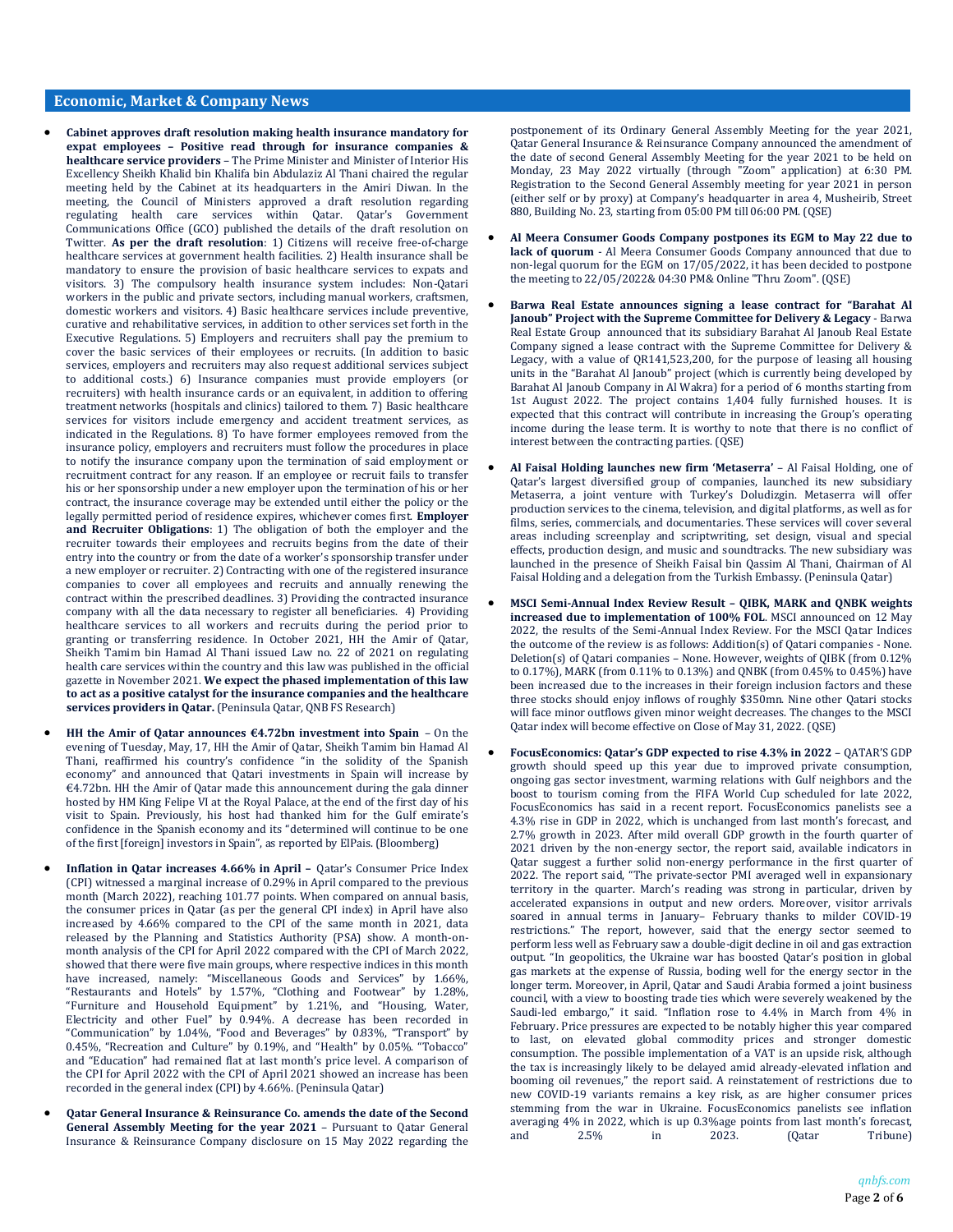## **Qatar Stock Exchange**



Source: Qatar Stock Exchange (QSE) Source: Qatar Stock Exchange (QSE)

## **Most Active Shares by Value (QR Million) Most Active Shares by Volume (Million)**



Source: Qatar Stock Exchange (QSE) Source: Qatar Stock Exchange (QSE)



### **Top Gainers Top Decliners**





#### **Investor Trading Percentage to Total Value Traded Net Traded Value by Nationality (QR Million)**



Source: Qatar Stock Exchange (QSE) Source: Qatar Stock Exchange (QSE)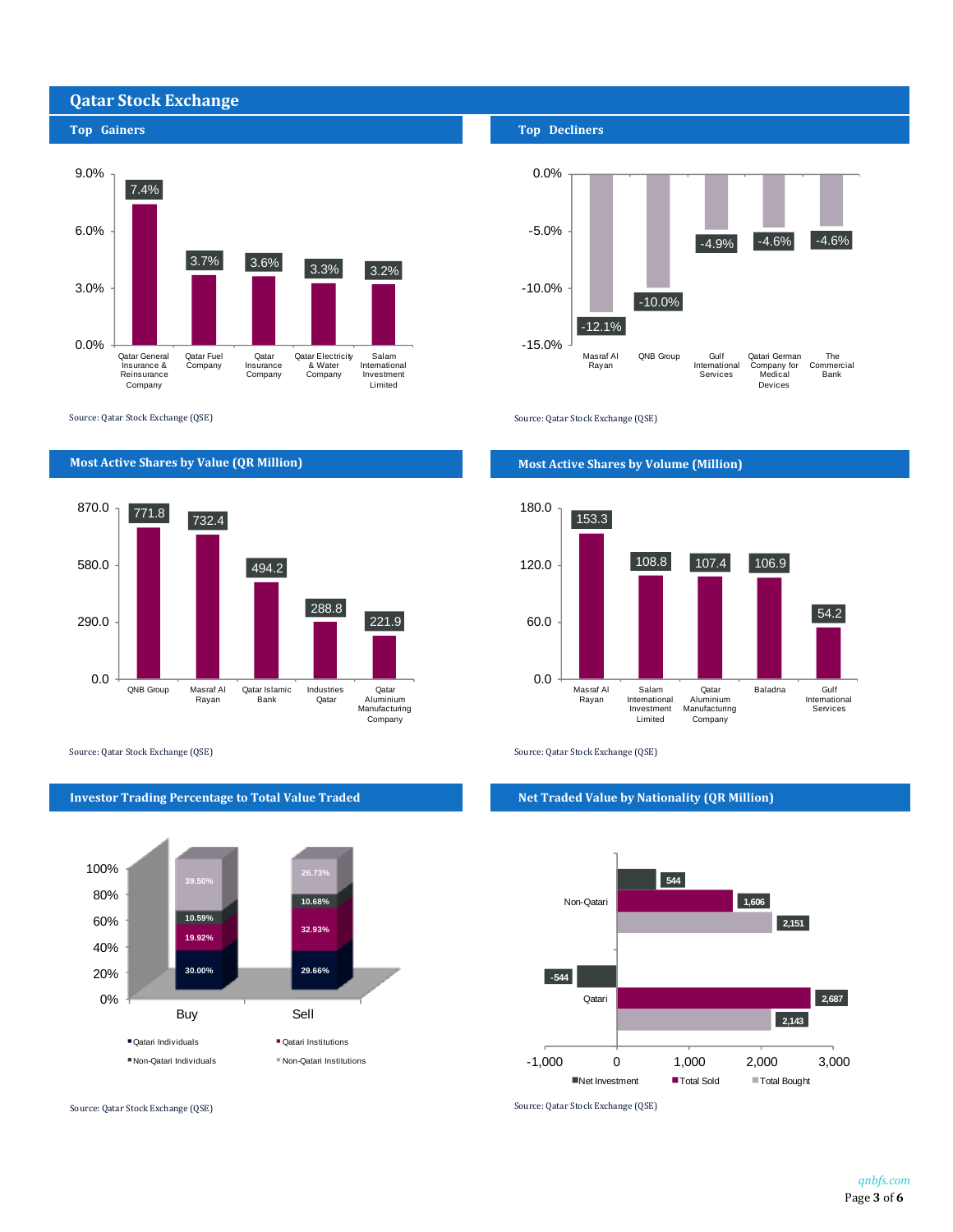## **TECHNICAL ANALYSIS OF THE QSE INDEX**



The QE index closed for the fourth week down, down by (3.1%) from the previous week. It closed at 12,730.22 points. Our theses remains that the Index remains in a correction and getting closer to our expected support level at 12,500. We can start fishing for opportunities when the Index reaches that support. Expected resistance remains at the 15,000 level.

### **DEFINITIONS OF KEY TERMS USED IN TECHNICAL ANALYSIS**

RSI (Relative Strength Index) indicator – RSI is a momentum oscillator that measures the speed and change of price movements. The RSI oscillates between 0 to 100. The index is deemed to be overbought once the RSI approaches the 70 level, indicating that a correction is likely. On the other hand, if the RSI approaches 30, it is an indication that the index may be getting oversold and therefore likely to bounce back.

MACD (Moving Average Convergence Divergence) indicator – The indicator consists of the MACD line and a signal line. The divergence or the convergence of the MACD line with the signal line indicates the strength in the momentum during the uptrend or downtrend, as the case may be. When the MACD crosses the signal line from below and trades above it, it gives a positive indication. The reverse is the situation for a bearish trend.

Candlestick chart – A candlestick chart is a price chart that displays the high, low, open, and close for a security. The 'body' of the chart is portion between the open and close price, while the high and low intraday movements form the 'shadow'. The candlestick may represent any time frame. We use a one-day candlestick chart (every candlestick represents one trading day) in our analysis.

Doji candlestick pattern – A Doji candlestick is formed when a security's open and close are practically equal. The pattern indicates indecisiveness, and based on preceding price actions and future confirmation, may indicate a bullish or bearish trend reversal.

Shooting Star/Inverted Hammer candlestick patterns – These candlestick patterns have a small real body (open price and close price are near to each other), and a long upper shadow (large intraday movement on the upside). The Shooting Star is a bearish reversal pattern that forms after a rally. The Inverted Hammer looks exactly like a Shooting Star, but forms after a downtrend. Inverted Hammers represent a potential bullish trend reversal.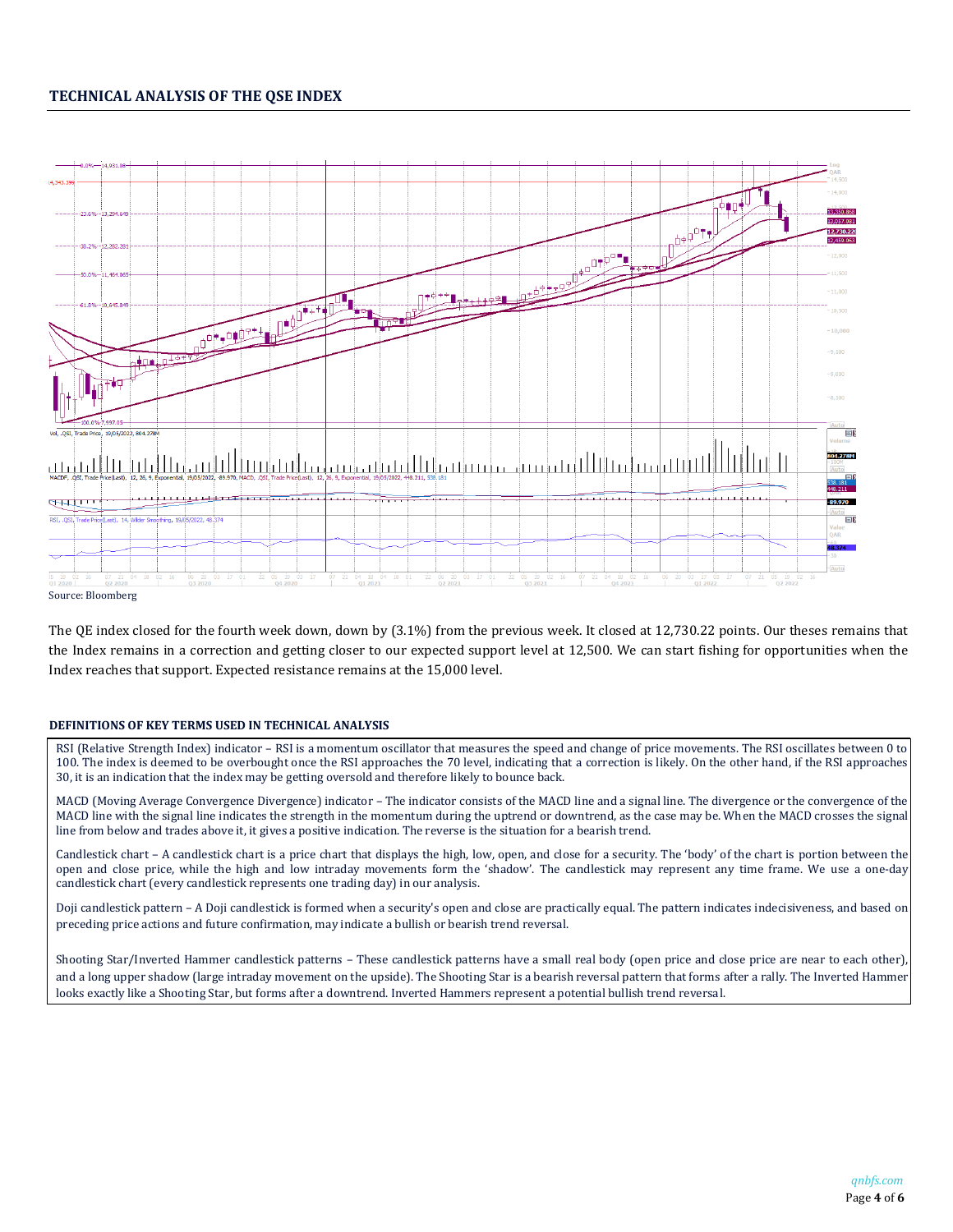| 20.70<br>(10.00)<br>191,194<br>Qatar National Bank<br>2.53<br>15.3<br>2.5<br>2.7<br>2.4<br>24.00<br>(2.04)<br>30.93<br>56,710<br>2.8<br>Qatar Islamic Bank<br>16.4<br>Commercial Bank of Qatar<br>6.87<br>(4.58)<br>1.79<br>27,805<br>13.0<br>1.6<br>2.3<br>0.8<br>2.65<br>0.91<br>2.8<br>Doha Bank<br>(17.19)<br>8,216<br>15.1<br>3.90<br>9,949<br>Al Ahli Bank<br>(2.30)<br>6.92<br>14.3<br>1.6<br>3.7<br>0.47<br>Qatar International Islamic Bank<br>10.80<br>17.26<br>16,348<br>18.1<br>2.6<br>3.5<br>4.65<br>1.7<br>3.7<br>(12.10)<br>0.22<br>43,245<br>23.2<br>Masraf Al Rayan<br>Qatar First Bank<br>1.49<br>(0.67)<br>(4.86)<br>1,167<br>7.9<br>1.8<br>N/A<br>0.88<br>(6.91)<br>433<br>N/A<br>0.6<br>National Leasing<br>(1.02)<br>N/A<br>1.9<br>Dlala Holding<br>1.58<br>(3.90)<br>27.71<br>448<br>19.7<br>N/A<br>Qatar & Oman Investment<br>0.81<br>(2.05)<br>(0.12)<br>256<br>108.4<br>0.9<br>1.2<br>6.24<br>58.28<br>354<br>31.4<br>2.4<br>0.8<br>Islamic Holding Group<br>2.66<br><b>Banking and Financial Services</b><br>356,125<br>18.00<br>13.17<br>4,927<br>26.8<br>3.1<br>3.4<br>Zad Holding<br>(0.06)<br>1.99<br>Qatar German Co. for Medical Devices<br>(4.64)<br>(37.33)<br>230<br>187.4<br>6.9<br>N/A<br>0.98<br>3.17<br>0.7<br>19.05<br>1,115<br>21.1<br>N/A<br>Salam International Investment<br>0.60<br>Baladna<br>1.67<br>15.57<br>3,175<br>27.5<br>1.4<br>3.2<br>Medicare Group<br>6.75<br>0.60<br>1,900<br>25.6<br>1.9<br>26.7<br>(20.57)<br>Qatar Cinema & Film Distribution<br>3.65<br>(2.67)<br>2.82<br>229<br>76.5<br>1.6<br>1.6<br>Qatar Fuel<br>18.48<br>3.70<br>1.09<br>18,374<br>18.8<br>2.1<br>4.1<br>Oatar Meat and Livestock<br>3.01<br>(1.41)<br>(16.39)<br>541<br>N/A<br>2.1<br>N/A<br>1.7<br>3.8<br>Mannai Corp.<br>7.96<br>(1.42)<br>67.57<br>3,629<br>14.2<br>Al Meera Consumer Goods<br>18.36<br>3,672<br>19.2<br>2.5<br>4.9<br>(0.05)<br>(6.33)<br><b>Consumer Goods and Services</b><br>37,792<br>2.96<br>(0.67)<br>(3.58)<br>1,407<br>9.4<br>0.8<br>Qatar Industrial Manufacturing<br>4.1<br>5.01<br>(0.40)<br>(1.86)<br>3,271<br>14.1<br>1.1<br>6.0<br>Qatar National Cement |
|--------------------------------------------------------------------------------------------------------------------------------------------------------------------------------------------------------------------------------------------------------------------------------------------------------------------------------------------------------------------------------------------------------------------------------------------------------------------------------------------------------------------------------------------------------------------------------------------------------------------------------------------------------------------------------------------------------------------------------------------------------------------------------------------------------------------------------------------------------------------------------------------------------------------------------------------------------------------------------------------------------------------------------------------------------------------------------------------------------------------------------------------------------------------------------------------------------------------------------------------------------------------------------------------------------------------------------------------------------------------------------------------------------------------------------------------------------------------------------------------------------------------------------------------------------------------------------------------------------------------------------------------------------------------------------------------------------------------------------------------------------------------------------------------------------------------------------------------------------------------------------------------------------------------------------------------------------------------------------------------------------------------------------------------------------------------------------------------------------------------------------|
|                                                                                                                                                                                                                                                                                                                                                                                                                                                                                                                                                                                                                                                                                                                                                                                                                                                                                                                                                                                                                                                                                                                                                                                                                                                                                                                                                                                                                                                                                                                                                                                                                                                                                                                                                                                                                                                                                                                                                                                                                                                                                                                                |
|                                                                                                                                                                                                                                                                                                                                                                                                                                                                                                                                                                                                                                                                                                                                                                                                                                                                                                                                                                                                                                                                                                                                                                                                                                                                                                                                                                                                                                                                                                                                                                                                                                                                                                                                                                                                                                                                                                                                                                                                                                                                                                                                |
|                                                                                                                                                                                                                                                                                                                                                                                                                                                                                                                                                                                                                                                                                                                                                                                                                                                                                                                                                                                                                                                                                                                                                                                                                                                                                                                                                                                                                                                                                                                                                                                                                                                                                                                                                                                                                                                                                                                                                                                                                                                                                                                                |
|                                                                                                                                                                                                                                                                                                                                                                                                                                                                                                                                                                                                                                                                                                                                                                                                                                                                                                                                                                                                                                                                                                                                                                                                                                                                                                                                                                                                                                                                                                                                                                                                                                                                                                                                                                                                                                                                                                                                                                                                                                                                                                                                |
|                                                                                                                                                                                                                                                                                                                                                                                                                                                                                                                                                                                                                                                                                                                                                                                                                                                                                                                                                                                                                                                                                                                                                                                                                                                                                                                                                                                                                                                                                                                                                                                                                                                                                                                                                                                                                                                                                                                                                                                                                                                                                                                                |
|                                                                                                                                                                                                                                                                                                                                                                                                                                                                                                                                                                                                                                                                                                                                                                                                                                                                                                                                                                                                                                                                                                                                                                                                                                                                                                                                                                                                                                                                                                                                                                                                                                                                                                                                                                                                                                                                                                                                                                                                                                                                                                                                |
|                                                                                                                                                                                                                                                                                                                                                                                                                                                                                                                                                                                                                                                                                                                                                                                                                                                                                                                                                                                                                                                                                                                                                                                                                                                                                                                                                                                                                                                                                                                                                                                                                                                                                                                                                                                                                                                                                                                                                                                                                                                                                                                                |
|                                                                                                                                                                                                                                                                                                                                                                                                                                                                                                                                                                                                                                                                                                                                                                                                                                                                                                                                                                                                                                                                                                                                                                                                                                                                                                                                                                                                                                                                                                                                                                                                                                                                                                                                                                                                                                                                                                                                                                                                                                                                                                                                |
|                                                                                                                                                                                                                                                                                                                                                                                                                                                                                                                                                                                                                                                                                                                                                                                                                                                                                                                                                                                                                                                                                                                                                                                                                                                                                                                                                                                                                                                                                                                                                                                                                                                                                                                                                                                                                                                                                                                                                                                                                                                                                                                                |
|                                                                                                                                                                                                                                                                                                                                                                                                                                                                                                                                                                                                                                                                                                                                                                                                                                                                                                                                                                                                                                                                                                                                                                                                                                                                                                                                                                                                                                                                                                                                                                                                                                                                                                                                                                                                                                                                                                                                                                                                                                                                                                                                |
|                                                                                                                                                                                                                                                                                                                                                                                                                                                                                                                                                                                                                                                                                                                                                                                                                                                                                                                                                                                                                                                                                                                                                                                                                                                                                                                                                                                                                                                                                                                                                                                                                                                                                                                                                                                                                                                                                                                                                                                                                                                                                                                                |
|                                                                                                                                                                                                                                                                                                                                                                                                                                                                                                                                                                                                                                                                                                                                                                                                                                                                                                                                                                                                                                                                                                                                                                                                                                                                                                                                                                                                                                                                                                                                                                                                                                                                                                                                                                                                                                                                                                                                                                                                                                                                                                                                |
|                                                                                                                                                                                                                                                                                                                                                                                                                                                                                                                                                                                                                                                                                                                                                                                                                                                                                                                                                                                                                                                                                                                                                                                                                                                                                                                                                                                                                                                                                                                                                                                                                                                                                                                                                                                                                                                                                                                                                                                                                                                                                                                                |
|                                                                                                                                                                                                                                                                                                                                                                                                                                                                                                                                                                                                                                                                                                                                                                                                                                                                                                                                                                                                                                                                                                                                                                                                                                                                                                                                                                                                                                                                                                                                                                                                                                                                                                                                                                                                                                                                                                                                                                                                                                                                                                                                |
|                                                                                                                                                                                                                                                                                                                                                                                                                                                                                                                                                                                                                                                                                                                                                                                                                                                                                                                                                                                                                                                                                                                                                                                                                                                                                                                                                                                                                                                                                                                                                                                                                                                                                                                                                                                                                                                                                                                                                                                                                                                                                                                                |
|                                                                                                                                                                                                                                                                                                                                                                                                                                                                                                                                                                                                                                                                                                                                                                                                                                                                                                                                                                                                                                                                                                                                                                                                                                                                                                                                                                                                                                                                                                                                                                                                                                                                                                                                                                                                                                                                                                                                                                                                                                                                                                                                |
|                                                                                                                                                                                                                                                                                                                                                                                                                                                                                                                                                                                                                                                                                                                                                                                                                                                                                                                                                                                                                                                                                                                                                                                                                                                                                                                                                                                                                                                                                                                                                                                                                                                                                                                                                                                                                                                                                                                                                                                                                                                                                                                                |
|                                                                                                                                                                                                                                                                                                                                                                                                                                                                                                                                                                                                                                                                                                                                                                                                                                                                                                                                                                                                                                                                                                                                                                                                                                                                                                                                                                                                                                                                                                                                                                                                                                                                                                                                                                                                                                                                                                                                                                                                                                                                                                                                |
|                                                                                                                                                                                                                                                                                                                                                                                                                                                                                                                                                                                                                                                                                                                                                                                                                                                                                                                                                                                                                                                                                                                                                                                                                                                                                                                                                                                                                                                                                                                                                                                                                                                                                                                                                                                                                                                                                                                                                                                                                                                                                                                                |
|                                                                                                                                                                                                                                                                                                                                                                                                                                                                                                                                                                                                                                                                                                                                                                                                                                                                                                                                                                                                                                                                                                                                                                                                                                                                                                                                                                                                                                                                                                                                                                                                                                                                                                                                                                                                                                                                                                                                                                                                                                                                                                                                |
|                                                                                                                                                                                                                                                                                                                                                                                                                                                                                                                                                                                                                                                                                                                                                                                                                                                                                                                                                                                                                                                                                                                                                                                                                                                                                                                                                                                                                                                                                                                                                                                                                                                                                                                                                                                                                                                                                                                                                                                                                                                                                                                                |
|                                                                                                                                                                                                                                                                                                                                                                                                                                                                                                                                                                                                                                                                                                                                                                                                                                                                                                                                                                                                                                                                                                                                                                                                                                                                                                                                                                                                                                                                                                                                                                                                                                                                                                                                                                                                                                                                                                                                                                                                                                                                                                                                |
|                                                                                                                                                                                                                                                                                                                                                                                                                                                                                                                                                                                                                                                                                                                                                                                                                                                                                                                                                                                                                                                                                                                                                                                                                                                                                                                                                                                                                                                                                                                                                                                                                                                                                                                                                                                                                                                                                                                                                                                                                                                                                                                                |
|                                                                                                                                                                                                                                                                                                                                                                                                                                                                                                                                                                                                                                                                                                                                                                                                                                                                                                                                                                                                                                                                                                                                                                                                                                                                                                                                                                                                                                                                                                                                                                                                                                                                                                                                                                                                                                                                                                                                                                                                                                                                                                                                |
|                                                                                                                                                                                                                                                                                                                                                                                                                                                                                                                                                                                                                                                                                                                                                                                                                                                                                                                                                                                                                                                                                                                                                                                                                                                                                                                                                                                                                                                                                                                                                                                                                                                                                                                                                                                                                                                                                                                                                                                                                                                                                                                                |
|                                                                                                                                                                                                                                                                                                                                                                                                                                                                                                                                                                                                                                                                                                                                                                                                                                                                                                                                                                                                                                                                                                                                                                                                                                                                                                                                                                                                                                                                                                                                                                                                                                                                                                                                                                                                                                                                                                                                                                                                                                                                                                                                |
| 2.9<br>17.32<br>1.35<br>11.81<br>104,786<br>11.2<br>5.8<br>Industries Qatar                                                                                                                                                                                                                                                                                                                                                                                                                                                                                                                                                                                                                                                                                                                                                                                                                                                                                                                                                                                                                                                                                                                                                                                                                                                                                                                                                                                                                                                                                                                                                                                                                                                                                                                                                                                                                                                                                                                                                                                                                                                    |
| 0.9<br>2.23<br>(2.87)<br>0.63<br>2,777<br>11.7<br>4.5<br>Qatari Investors Group                                                                                                                                                                                                                                                                                                                                                                                                                                                                                                                                                                                                                                                                                                                                                                                                                                                                                                                                                                                                                                                                                                                                                                                                                                                                                                                                                                                                                                                                                                                                                                                                                                                                                                                                                                                                                                                                                                                                                                                                                                                |
| 3.27<br>1.5<br>Qatar Electricity and Water<br>17.68<br>6.51<br>19,448<br>13.0<br>4.5                                                                                                                                                                                                                                                                                                                                                                                                                                                                                                                                                                                                                                                                                                                                                                                                                                                                                                                                                                                                                                                                                                                                                                                                                                                                                                                                                                                                                                                                                                                                                                                                                                                                                                                                                                                                                                                                                                                                                                                                                                           |
| 1.10<br>(2.66)<br>1.11<br>6,905<br>22.1<br>0.9<br>4.6<br>Aamal                                                                                                                                                                                                                                                                                                                                                                                                                                                                                                                                                                                                                                                                                                                                                                                                                                                                                                                                                                                                                                                                                                                                                                                                                                                                                                                                                                                                                                                                                                                                                                                                                                                                                                                                                                                                                                                                                                                                                                                                                                                                 |
| <b>Gulf International Services</b><br>1.86<br>(4.86)<br>8.39<br>3,457<br>24.1<br>1.0<br>N/A                                                                                                                                                                                                                                                                                                                                                                                                                                                                                                                                                                                                                                                                                                                                                                                                                                                                                                                                                                                                                                                                                                                                                                                                                                                                                                                                                                                                                                                                                                                                                                                                                                                                                                                                                                                                                                                                                                                                                                                                                                    |
| 2.53<br>1.36<br>21.24<br>31,835<br>2.0<br>4.3<br>Mesaieed Petrochemical Holding<br>16.6                                                                                                                                                                                                                                                                                                                                                                                                                                                                                                                                                                                                                                                                                                                                                                                                                                                                                                                                                                                                                                                                                                                                                                                                                                                                                                                                                                                                                                                                                                                                                                                                                                                                                                                                                                                                                                                                                                                                                                                                                                        |
| 2.24<br>(2.23)<br>82.18<br>7,622<br>69.4<br>2.1<br><b>Invesment Holding Group</b><br>N/A                                                                                                                                                                                                                                                                                                                                                                                                                                                                                                                                                                                                                                                                                                                                                                                                                                                                                                                                                                                                                                                                                                                                                                                                                                                                                                                                                                                                                                                                                                                                                                                                                                                                                                                                                                                                                                                                                                                                                                                                                                       |
| 0.54<br>1.9<br>2.05<br>13.60<br>12.0<br>3.9<br>Qatar Aluminum Manufacturing<br>11,417                                                                                                                                                                                                                                                                                                                                                                                                                                                                                                                                                                                                                                                                                                                                                                                                                                                                                                                                                                                                                                                                                                                                                                                                                                                                                                                                                                                                                                                                                                                                                                                                                                                                                                                                                                                                                                                                                                                                                                                                                                          |
| 192,924<br>Industrials                                                                                                                                                                                                                                                                                                                                                                                                                                                                                                                                                                                                                                                                                                                                                                                                                                                                                                                                                                                                                                                                                                                                                                                                                                                                                                                                                                                                                                                                                                                                                                                                                                                                                                                                                                                                                                                                                                                                                                                                                                                                                                         |
| 2.49<br>8,116<br>16.5<br>3.58<br>(9.64)<br>$1.0\,$<br>$4.0\,$<br>Qatar Insurance                                                                                                                                                                                                                                                                                                                                                                                                                                                                                                                                                                                                                                                                                                                                                                                                                                                                                                                                                                                                                                                                                                                                                                                                                                                                                                                                                                                                                                                                                                                                                                                                                                                                                                                                                                                                                                                                                                                                                                                                                                               |
| QLM Life & Medical Insurance<br>5.82<br>1.41<br>15.27<br>2,037<br>18.7<br>3.8<br>3.8                                                                                                                                                                                                                                                                                                                                                                                                                                                                                                                                                                                                                                                                                                                                                                                                                                                                                                                                                                                                                                                                                                                                                                                                                                                                                                                                                                                                                                                                                                                                                                                                                                                                                                                                                                                                                                                                                                                                                                                                                                           |
| 975<br>Doha Insurance<br>1.95<br>2.52<br>1.56<br>0.8<br>6.2<br>11.7                                                                                                                                                                                                                                                                                                                                                                                                                                                                                                                                                                                                                                                                                                                                                                                                                                                                                                                                                                                                                                                                                                                                                                                                                                                                                                                                                                                                                                                                                                                                                                                                                                                                                                                                                                                                                                                                                                                                                                                                                                                            |
| Qatar General Insurance & Reinsurance<br>2.07<br>7.43<br>3.40<br>17.2<br>0.3<br>N/A<br>1,810                                                                                                                                                                                                                                                                                                                                                                                                                                                                                                                                                                                                                                                                                                                                                                                                                                                                                                                                                                                                                                                                                                                                                                                                                                                                                                                                                                                                                                                                                                                                                                                                                                                                                                                                                                                                                                                                                                                                                                                                                                   |
| 3.07<br>4.44<br>1.8<br>Al Khaleej Takaful Insurance<br>3.76<br>960<br>24.7<br>2.0                                                                                                                                                                                                                                                                                                                                                                                                                                                                                                                                                                                                                                                                                                                                                                                                                                                                                                                                                                                                                                                                                                                                                                                                                                                                                                                                                                                                                                                                                                                                                                                                                                                                                                                                                                                                                                                                                                                                                                                                                                              |
| 8.30<br>4.8<br>Oatar Islamic Insurance<br>0.61<br>3.75<br>1,245<br>15.1<br>2.8                                                                                                                                                                                                                                                                                                                                                                                                                                                                                                                                                                                                                                                                                                                                                                                                                                                                                                                                                                                                                                                                                                                                                                                                                                                                                                                                                                                                                                                                                                                                                                                                                                                                                                                                                                                                                                                                                                                                                                                                                                                 |
| <b>Insurance</b><br>15,143                                                                                                                                                                                                                                                                                                                                                                                                                                                                                                                                                                                                                                                                                                                                                                                                                                                                                                                                                                                                                                                                                                                                                                                                                                                                                                                                                                                                                                                                                                                                                                                                                                                                                                                                                                                                                                                                                                                                                                                                                                                                                                     |
| <b>United Development</b><br>1.43<br>(1.79)<br>5,056<br>14.0<br>0.5<br>3.9<br>(7.27)                                                                                                                                                                                                                                                                                                                                                                                                                                                                                                                                                                                                                                                                                                                                                                                                                                                                                                                                                                                                                                                                                                                                                                                                                                                                                                                                                                                                                                                                                                                                                                                                                                                                                                                                                                                                                                                                                                                                                                                                                                           |
| (0.59)<br>Barwa Real Estate<br>3.21<br>4.93<br>12,495<br>10.8<br>0.6<br>5.5                                                                                                                                                                                                                                                                                                                                                                                                                                                                                                                                                                                                                                                                                                                                                                                                                                                                                                                                                                                                                                                                                                                                                                                                                                                                                                                                                                                                                                                                                                                                                                                                                                                                                                                                                                                                                                                                                                                                                                                                                                                    |
| 1.29<br>(1.07)<br>1.0<br>Ezdan Real Estate<br>(3.50)<br>34,323<br>507.5<br>N/A                                                                                                                                                                                                                                                                                                                                                                                                                                                                                                                                                                                                                                                                                                                                                                                                                                                                                                                                                                                                                                                                                                                                                                                                                                                                                                                                                                                                                                                                                                                                                                                                                                                                                                                                                                                                                                                                                                                                                                                                                                                 |
| 0.88<br>Mazaya Qatar Real Estate Development<br>(1.13)<br>(4.67)<br>1,015<br>N/A<br>1.0<br>N/A                                                                                                                                                                                                                                                                                                                                                                                                                                                                                                                                                                                                                                                                                                                                                                                                                                                                                                                                                                                                                                                                                                                                                                                                                                                                                                                                                                                                                                                                                                                                                                                                                                                                                                                                                                                                                                                                                                                                                                                                                                 |
| 52,890<br><b>Real Estate</b>                                                                                                                                                                                                                                                                                                                                                                                                                                                                                                                                                                                                                                                                                                                                                                                                                                                                                                                                                                                                                                                                                                                                                                                                                                                                                                                                                                                                                                                                                                                                                                                                                                                                                                                                                                                                                                                                                                                                                                                                                                                                                                   |
| 7.30<br>0.00<br>1.0<br>3.99<br>23,383<br>45.1<br>Ooredoo<br>4.1                                                                                                                                                                                                                                                                                                                                                                                                                                                                                                                                                                                                                                                                                                                                                                                                                                                                                                                                                                                                                                                                                                                                                                                                                                                                                                                                                                                                                                                                                                                                                                                                                                                                                                                                                                                                                                                                                                                                                                                                                                                                |
| 6,822<br>1.5<br>Vodafone Qatar<br>1.61<br>0.87<br>(3.18)<br>3.7<br>18.6                                                                                                                                                                                                                                                                                                                                                                                                                                                                                                                                                                                                                                                                                                                                                                                                                                                                                                                                                                                                                                                                                                                                                                                                                                                                                                                                                                                                                                                                                                                                                                                                                                                                                                                                                                                                                                                                                                                                                                                                                                                        |
| 30,206<br><b>Telecoms</b>                                                                                                                                                                                                                                                                                                                                                                                                                                                                                                                                                                                                                                                                                                                                                                                                                                                                                                                                                                                                                                                                                                                                                                                                                                                                                                                                                                                                                                                                                                                                                                                                                                                                                                                                                                                                                                                                                                                                                                                                                                                                                                      |
| Qatar Navigation (Milaha)<br>8.41<br>2.57<br>10.08<br>9,553<br>12.1<br>0.6<br>3.6                                                                                                                                                                                                                                                                                                                                                                                                                                                                                                                                                                                                                                                                                                                                                                                                                                                                                                                                                                                                                                                                                                                                                                                                                                                                                                                                                                                                                                                                                                                                                                                                                                                                                                                                                                                                                                                                                                                                                                                                                                              |
| Gulf Warehousing<br>4.07<br>(2.77)<br>(10.31)<br>239<br>10.4<br>1.2<br>2.5                                                                                                                                                                                                                                                                                                                                                                                                                                                                                                                                                                                                                                                                                                                                                                                                                                                                                                                                                                                                                                                                                                                                                                                                                                                                                                                                                                                                                                                                                                                                                                                                                                                                                                                                                                                                                                                                                                                                                                                                                                                     |
| Qatar Gas Transport (Nakilat)<br>3.40<br>18,837<br>2.0<br>(1.53)<br>3.03<br>13.3<br>3.5                                                                                                                                                                                                                                                                                                                                                                                                                                                                                                                                                                                                                                                                                                                                                                                                                                                                                                                                                                                                                                                                                                                                                                                                                                                                                                                                                                                                                                                                                                                                                                                                                                                                                                                                                                                                                                                                                                                                                                                                                                        |
| Transportation<br>28,628                                                                                                                                                                                                                                                                                                                                                                                                                                                                                                                                                                                                                                                                                                                                                                                                                                                                                                                                                                                                                                                                                                                                                                                                                                                                                                                                                                                                                                                                                                                                                                                                                                                                                                                                                                                                                                                                                                                                                                                                                                                                                                       |
| 715,732<br>Qatar Exchange                                                                                                                                                                                                                                                                                                                                                                                                                                                                                                                                                                                                                                                                                                                                                                                                                                                                                                                                                                                                                                                                                                                                                                                                                                                                                                                                                                                                                                                                                                                                                                                                                                                                                                                                                                                                                                                                                                                                                                                                                                                                                                      |